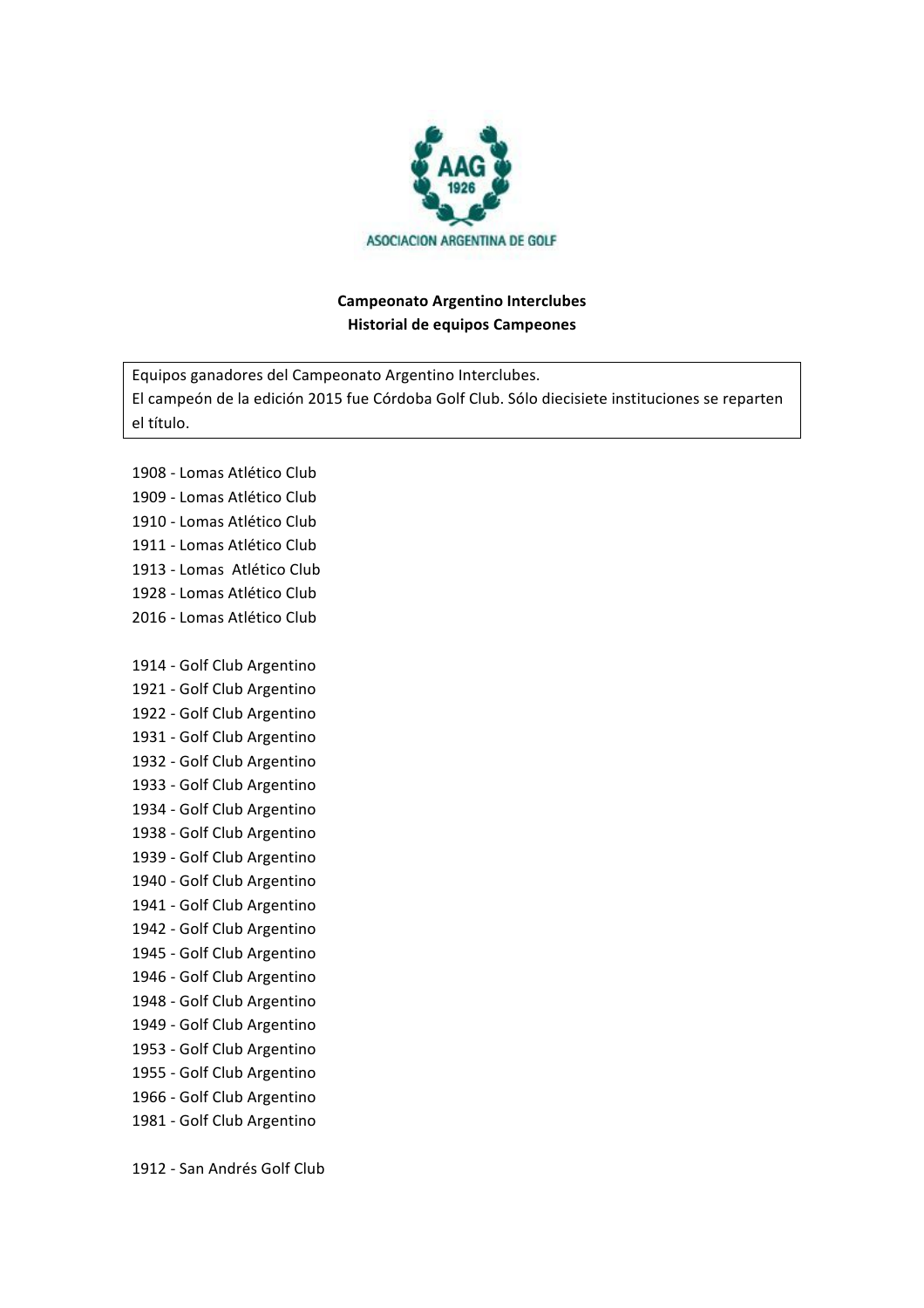1915 - San Andrés Golf Club 1916 - San Andrés Golf Club 1917 - San Andrés Golf Club 1918 - San Andrés Golf Club 1919 - San Andrés Golf Club 1920 - San Andrés Golf Club 1923 - San Andrés Golf Club 1924 - San Andrés Golf Club 1925 - San Andrés Golf Club 1926 - San Andrés Golf Club 1927 - San Andrés Golf Club 1929 - San Andrés Golf Club 1974 - San Andrés Golf Club 1930 - Ituzaingó Golf Club 1935 - Ituzaingó Golf Club 1936 - Ituzaingó Golf Club 1937 - Ituzaingó Golf Club 1943 - Ituzaingó Golf Club 1947 - Ituzaingó Golf Club 1962 - Ituzaingó Golf Club 1944 - Jockey Club 1950 - Jockey Club 1963 - Jockey Club 1965 - Jockey Club 1967 - Jockey Club 1968 - Jockey Club 1973 - Jockey Club 1975 - Jockey Club 1990 - Jockey Club 1997 - Jockey Club 1958 - Campos Argentinos de Golf (JC Argentino) 1951 - Ranelagh Golf Club 1952 - Ranelagh Golf Club 1954 - Ranelagh Golf Club 1956 - Ranelagh Golf Club 1957 - Ranelagh Golf Club 1959 - Ranelagh Golf Club 1960 - Ranelagh Golf Club 1961 - Ranelagh Golf Club 1964 - Ranelagh Golf Club 1969 - Ranelagh Golf Club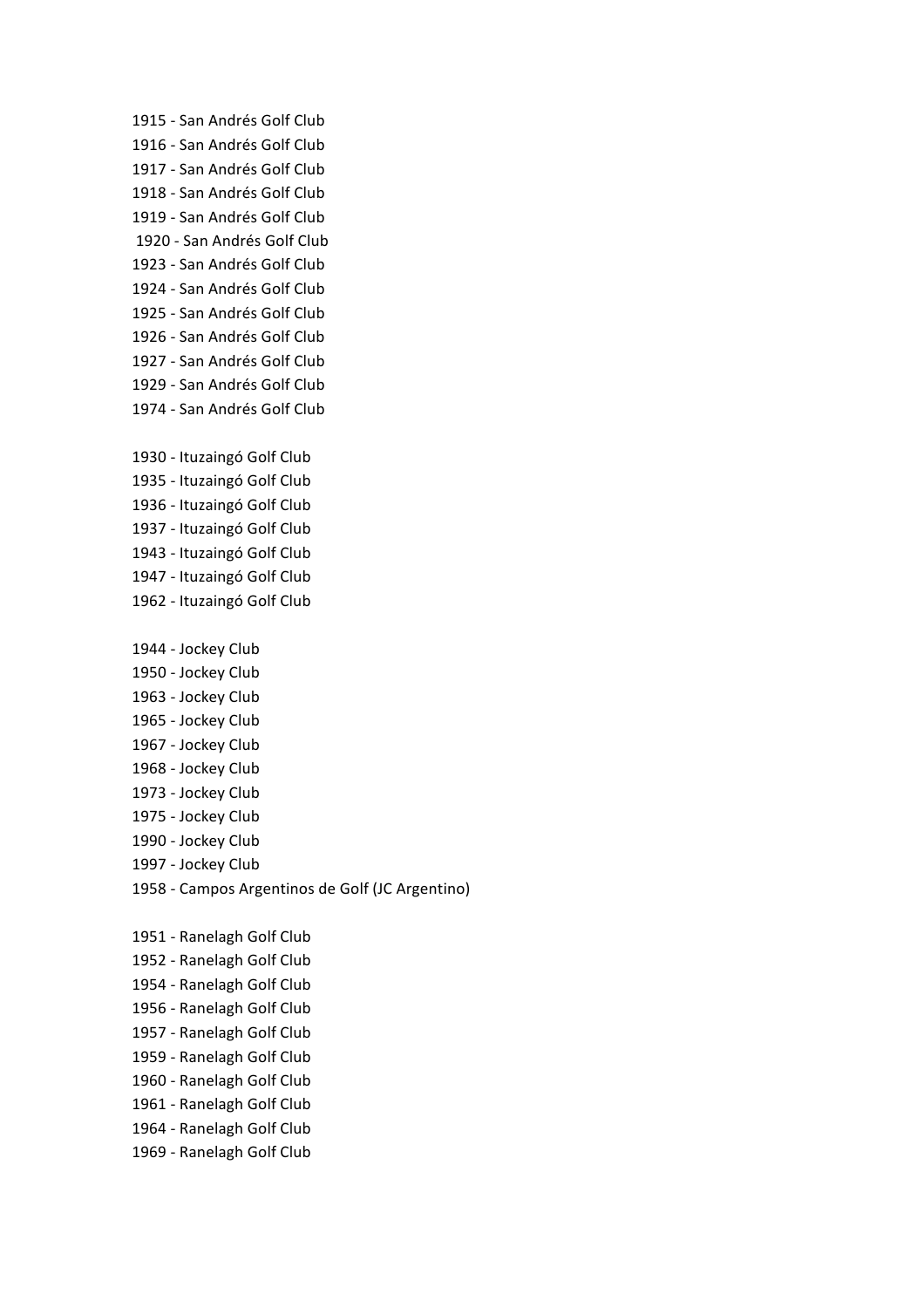1970 - Club Mar del Plata 1971 - Club Mar del Plata 1972 - Club Mar del Plata 1980 - Club Mar del Plata 1982 - Club Mar del Plata 1993 - Club Mar del Plata

1976 - San Isidro Golf Club 1978 - San Isidro Golf Club 1983 - San Isidro Golf Club 1985 - San Isidro Golf Club 1987 - San Isidro Golf Club 1994 - San Isidro Golf Club 1998 - San Isidro Golf Club 2000 - San Isidro Golf Club

1977 - Mar del Plata Golf Club 1979 - Mar del Plata Golf Club

1984 - Club Atlético Estudiantes de Paraná 1995 - Club Atlético Estudiantes de Paraná 1999 - Club Atlético Estudiantes de Paraná

1988 - Jockey Club de Rosario 1989 - Jockey Club de Rosario 1991 - Jockey Club de Rosario 1992 - Jockey Club de Rosario 1996 - Jockey Club de Rosario

1986 - Hindú Club

2004 - Tandil Golf Club 2006 - Tandil Golf Club

2005 - Rosario Golf Club

2010 - Río Cuarto Golf Club 2011 - Río Cuarto Golf Club 2012 - Río Cuarto Golf Club 2013 - Club de Golf Palihue 2014 - Club de Golf Palihue

2001 - Córdoba Golf Club 2002 - Córdoba Golf Club 2003 - Córdoba Golf Club